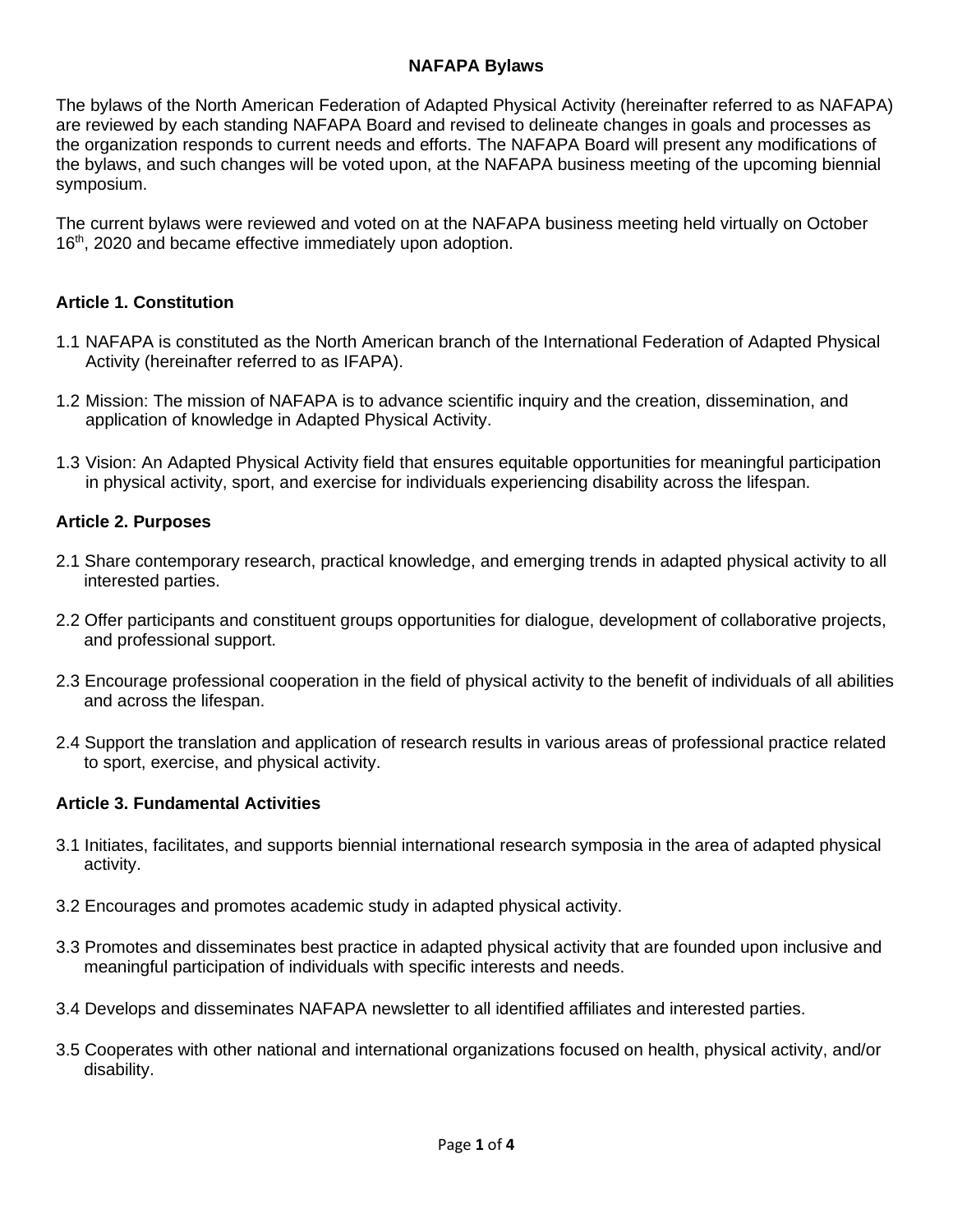### **Article 4. Non-Discrimination**

4.1 NAFAPA abides by principles of mutual respect and recognition, sovereignty, and non-interference into rights of its affiliates. It recognizes rights of all adapted physical activity scientists and educators throughout North America to participate in international activities. It will strictly oppose every form of discrimination for reasons of ethnicity, cultural background, religion, political views, language, ability, sexual preference, or gender.

# **Article 5. NAFAPA General Assembly**

- 5.1 The NAFAPA General Assembly includes those who have registered for the biennial NAFAPA symposia. A General Assembly participant must be affiliated with a North American program or institution.
- 5.2 General Assembly participants have the responsibility to support the mission and purposes of NAFAPA and adhere to all by-laws of the organization.
- 5.3 General Assembly participants may take part in all aspects of the NAFAPA Business Meeting which is held in conjunction with each biennial symposium.
- 5.4. The General Assembly elects representatives to serve on the NAFAPA Board and be elected as representatives to the Board so desired, eligible, and elected.
- 5.5. All General Assembly participants are eligible to approve of specific NAFAPA tasks and activities and review and ratify any changes to the by-laws.
- 5.6 All business items warranting a vote will be communicated to the General Assembly two weeks prior to a call for the vote. Every General Assembly participant has one vote and decisions are made by simple majority.

# **Article 6. NAFAPA Board of Directors**

- 6.1 The Board of Directors is the executive representative of NAFAPA who oversee and conduct all business related to the mission and purposes of the organization.
- 6.2 The NAFAPA Board is elected by General Assembly members with each officer serving a two-year term in the intervening years between symposia. NAFAPA Board members must be affiliated with a North American program or institution.
- 6.3 The NAFAPA Board has at least six members: President, President-Elect, Past President, Secretary, Student Representative, and Representative to Affiliate Organizations.
	- 6.3.1 President. The President shall serve a two-year term (following his/her term as President-Elect). This person shall be responsible for calling and conducting business meetings, facilitating communication with the NAFAPA affiliates, and shall serve in an advisory capacity to the Symposium Director.
	- 6.3.2 President-Elect. The President-Elect shall be elected for a two-year term. This person shall assist the President as needed, and shall serve in an advisory capacity to the officers and members of NAFAPA.
	- 6.3.3 Past President. The immediate Past President shall serve a two-year term (following his/her term as President). This person shall serve in an advisory capacity to the officers and members of NAFAPA.
	- 6.3.4 Secretary/Archivist. The Secretary/Archivist shall maintain minutes of NAFAPA meetings and shall maintain a mailing list of NAFAPA members and affiliates.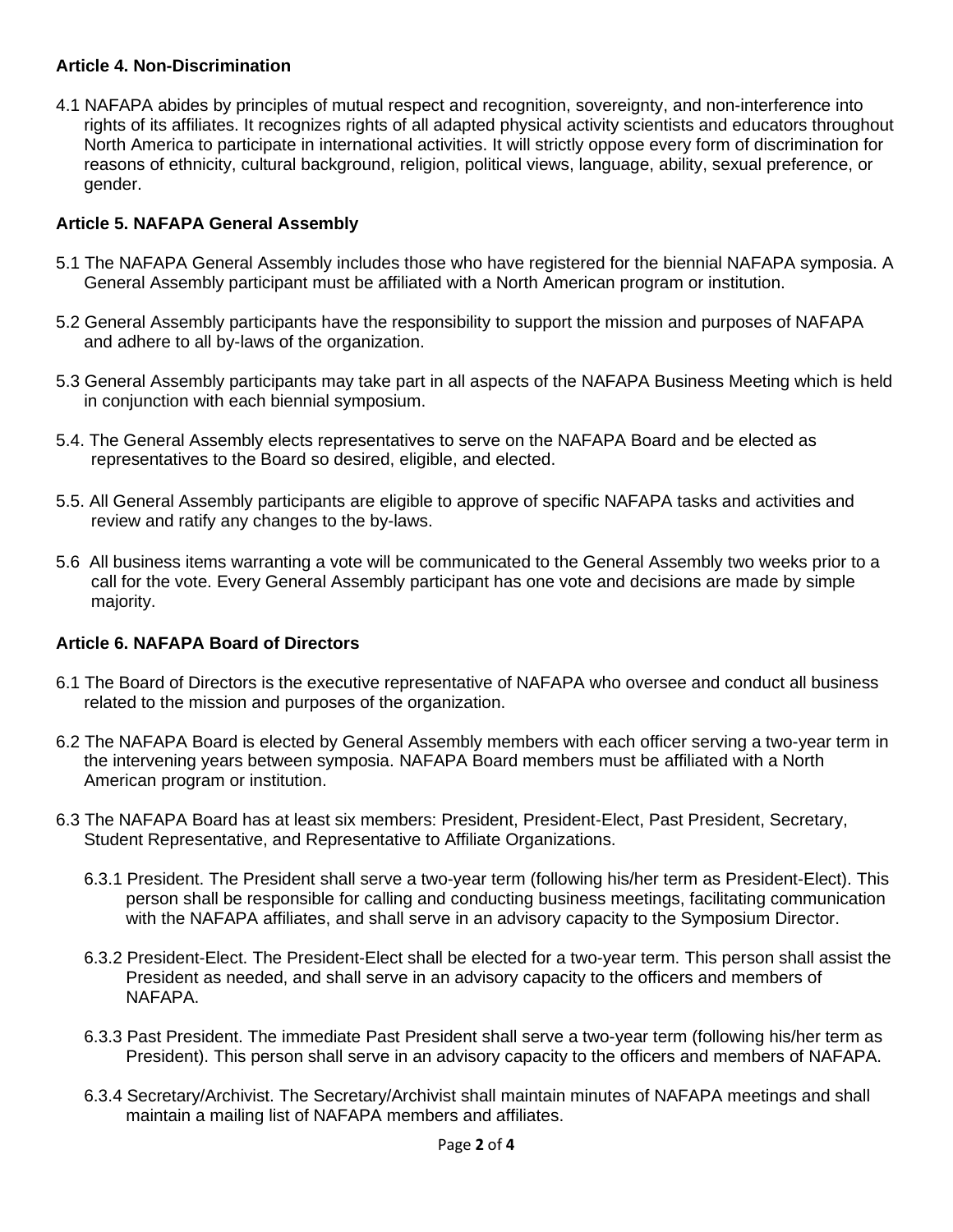- 6.3.5 Student Representatives. There shall be two to four student representatives serving for a two-year term. Student representatives, in concert with the President, will serve as Editorial Board members responsible for developing the NAFAPA Newsletter, oversee and maintain the NAFAPA website, and serve in an advisory capacity to the Board.
- 6.3.6 Representative to Affiliate Organizations. The Affiliate Representative shall be elected for a two-year term. This person shall serve as a liaison from NAFAPA to IFAPA and other identified affiliate organizations, and shall represent NAFAPA at IFAPA and other professional meetings.
- 6.4 The NAFAPA Board will be elected by the General Assembly members. Nominations for officers will be solicited in advance of each research symposium and voting will be conducted electronically. New officers will be announced at the NAFAPA business meeting.
- 6.5 Any vacancy on the Board that occurs between symposia shall be filled by the Board member next in line without requiring an Assembly vote.

# **Article 7. Operating Code**

- 7.1 Biennial Research Symposium. The primary function of the NAFAPA Board is to facilitate the initiation, identification, and implementation of a biennial research symposium.
	- 7.1.1 Guidelines for submitting a proposal to host the NAFAPA symposium and developing the meeting are reviewed and revised by the NAFAPA Board.
	- 7.1.2 The NAFAPA Board will invite/solicit letters of interest for hosting the symposium followed by full proposals approximately one year before the symposium is to take place. Proposals will be thoroughly reviewed and considered by all officers and the host will be determined by a majority vote of the current NAFAPA Board members.
	- 7.1.3 Once the symposium host is approved, the Symposium Director will have full authority, responsibility, and autonomy with respect to decisions about the symposium. The Symposium Director will also facilitate and oversee all relevant honors and awards associated with the organization.
- 7.2 Business meetings. Primary items of business shall be seating of new officers, announcement of the host of the next NAFAPA Research Symposium, reports from the officers, and revisions to the NAFAPA constitution and bylaws. Members of the General Assembly in attendance will be invited to discuss these items and bring any new items to the attention of the NAFAPA board.
- 7.3 Finances. Any and all funds remaining from the current NAFAPA symposium will be passed on to the next Symposium Director for use at the upcoming research symposium.

### **Article 8. Honors and Awards**

- 8.1 At the time of the Biennial Research Symposium, NAFAPA offers four awards: (a) the Greg Reid Student Poster Award; (b) the Patricia Austin Graduate Student Award; (c) the New Investigator Award; and (d) the Honor Award.
	- 8.1.1 The Greg Reid Student Poster Award is offered to an outstanding student poster presented at the NAFAPA symposium. This award is administered by the Director hosting the NAFAPA symposium.